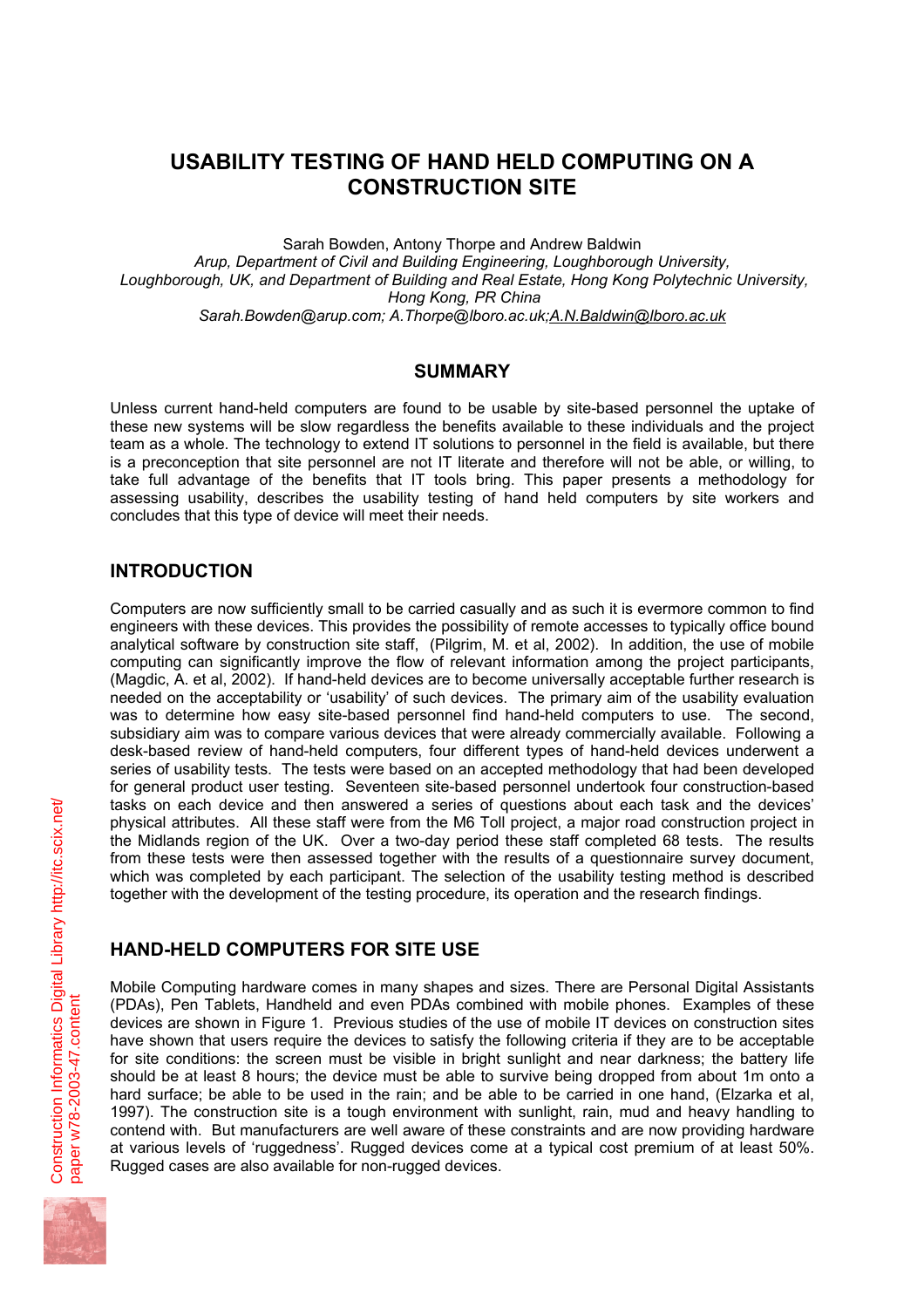Hand-held computers are now capable of running a range of software including: CAD applications; Collaboration Software; Data Capture; Project Management; and Discipline Specific Applications. Software suppliers are beginning to extend key collaboration features to mobile users in the field either through their mobile phones or other handheld devices. These applications allow site managers to view work programmes, and review daily, weekly or monthly tasks. CAD is now used on almost all construction projects to produce drawings for use in the field. However, although the drawings are produced electronically, they are generally printed out for use. This eliminates many of the advantages of electronic production, and reduces the opportunities for effective feedback from the field. Hand –held devices are capable of providing such a facility. Data Capture on site can be used to perform site safety audits snagging, quality inspections, resource Management, etc. Using a mobile device and the appropriate software almost *any* process that is currently performed using a clipboard and pen can be replaced.

### **SELECTION OF A USABILITY EVALUATION METHOD**

Usability may be defined as: "the extent to which a product can be used by specified users to achieve specified goals with effectiveness, efficiency and satisfaction in a specified context of use."( ISO 9241- 11: Guidance on Usability 1998). There are several different Usability Evaluation Methods, (UEMs), available for the evaluation of the usability of information and communications technology based products. These include: Cognitive Walkthroughs; Heuristic Evaluation; Usability Testing; and Pilot Testing. Different methods are suited to different design contexts and the time available to undertake the study. Pilot testing for example may take an extended time period and is best suited for prototype systems or extended evaluations before a consumer makes a significant capital purchase. (In the context of our research it was clearly inappropriate.) Table 1 provides a comparison of the other three UEMs considered. (This Table was adapted from that provided at www.userdesign.com) From this table it was concluded that Usability Testing was the most appropriate UEM to use for the purpose of this research.

Usability Testing was introduced in the late 1980s and rose to popularity in the 1990s (Wichansky, 2000). Gaffney (1999) defines usability testing as a technique for ensuring that the intended users of a system can carry out the intended tasks efficiently, effectively and satisfactorily. Rubin (1994) provides a complementary definition; "usability testing is the process that employs participants who are *representative* of the target population to evaluate the degree to which a product meets specific usability criteria". Usability testing encompasses both quantitative and qualitative analysis and as such tests can range from very large sample sizes to a single user. It aims to identify and rectify deficiencies existing in equipment prior to release. The intention is to ensure the creation of products that are easy to use, are satisfying to use, and provide utility and functionality that are highly valued by the target population. Due to the artificial situation that is created when conducting usability testing, successful tests do not provide 100% certainty that the product will be usable. However, usability testing when performed correctly can provide an almost infallible indicator of potential problems and the means to resolve them. It considerably reduces the risk of releasing an unstable or un-learnable product. Figure 2 is a model for conducting usability testing based on Rubin (1994). This was used as the basis for the testing of four hand-held computers.

### **DEVELOPING AND RUNNING USABILITY TEST**

The aim of the usability evaluation was to compare various hand-held computers that were already commercially available and to find out how easy site-based personnel find these devices to use. The specific objectives of the usability tests were to: obtain a broad range of site-based personnel to act as participants; increase awareness of the types of portable I.T. devices that are available; identify the types of tasks that are best suited to hand-held computers; identify the functionality that site-based personnel would find useful; identify the views of site-based personnel about the use of hand-held computers in the construction industry; and determine which device the participants preferred and why.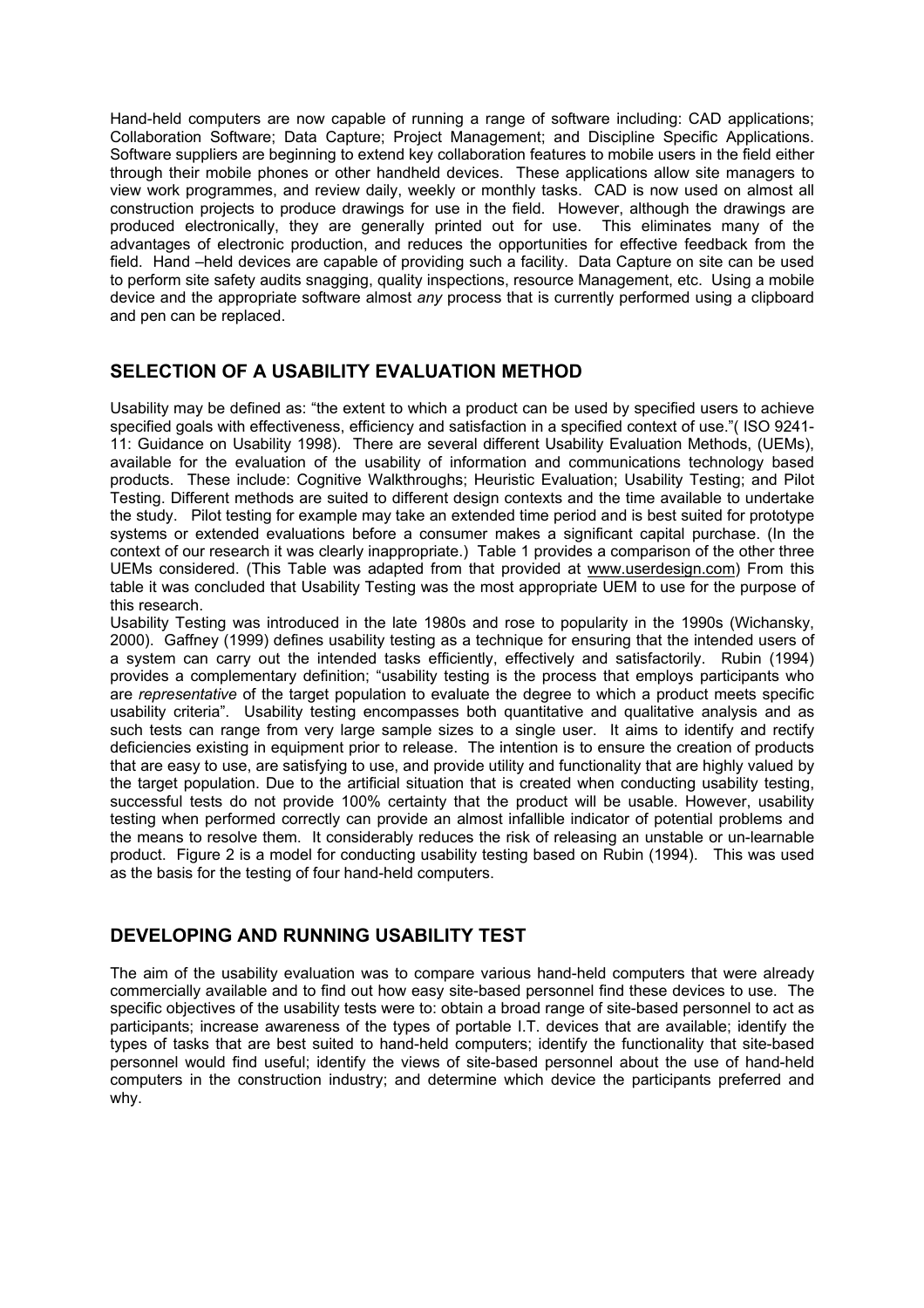#### **Designing the test**

In designing the test, feedback from a range of site staff was required. The target user profile was a range of staff including: Agents, Section Engineers, Site Engineers, Foremen and Inspectors. These personnel were to include persons of different ages, gender and experience who operated at different functions within the organisation. There was no restriction put on the level of IT experience of those involved in the tests but it was decided to test the devices with staff who had no previous experiences of using hand-held computers.

The experimental design focused on whether the users could undertake typical data collection and recording tasks using a range of hand held devices in a construction environment. In order to gain realistic results, the participants were tested whilst in their everyday working situation. Therefore the participants were required to conduct the usability tests whilst: standing up; working outside; and wearing site clothing i.e. helmet, coat, and boots and (if gloves were worn it was noted).

Careful consideration was given to the range of tasks to be included in the experiment. It was decided that the tasks should be representative of the information handling tasks that site-based personnel typically perform. They should also highlight different methods of data input and output; should use readily available software (financial and time constraints), should be able to be carried out on both the palmOS and Windows CE operating systems (device constraints) and should be intuitive and require minimal text input. A survey of the site staff was undertaken to contact potential participants and also to identify the information handling tasks they considered to be most important to evaluate. The results of this survey indicated that the document types which site-based personnel would find it useful to have access to/record in the field were drawings, data collection forms, correspondence, progress information and specifications.

The next consideration was the equipment to be used. The desktop survey showed that there are many hand-held computers available on the market, and new devices are appearing on a monthly basis. In order to test a variety of different devices, it was decided to obtain at least one device from each genre. However, due to the limited financial resources of this project these devices had to be obtained on loan resulting in the following devices being available for the usability tests: Rugged indoor screen hand-held PC (Itronix FEX21); PDA-Phone (Sagem WA3050); Rugged PDA with 28-key numeric keyboard (Symbol PDT8100); Rugged PDA with 16-key numeric keyboard (Casio IT700).

The devices obtained provided a range of different sizes, functionality, ruggedness and screen types. The Itronix device served to demonstrate the use of an indoor-specification screen outdoors. The suppliers provided the equipment on loan, with no restriction on the tasks chosen and with no constraints on the publication of the results.

Given the time and resources available to undertake the tests it was decided to limit the users to be tested to those from a single construction site. The opportunity arose to use staff from the M6 Toll project. This project was under construction by a consortium known as CAMBBA , (Carillion, Alfred McAlpine, Balfour Beatty and Amec). The users were recruited from the site staff following the questionnaire survey of potential users. This allowed the research team to collect initial data on the staff, their experience, their views and their willingness to undertake the hand held usability tests.

#### **Setting up the test**

The tests were conducted as part of a two-day event held at the headquarters of the M6 Toll project to increase construction staff's awareness of the potential of mobile communications. Each participant received User Instructions, a timeslot, and a participant questionnaire to reveal any additional details that could bias the results. The test procedure was as follows. Each device was set up prior to the tests with the required software and files. The order of testing each device by each participant was determined by random selection. Verbal and written instructions (displayed on a wall) were given, describing the usability tests, how to use the devices and the procedure for each task. Each participant performed the task in the defined order. After they completed that task they filled in the relevant question sheet. Once everyone had finished, the next task was described. No conferring was allowed, although questions could be directed to the test supervisor. Once all 5 tasks were completed, the participants received the next device. To ensure that the order in which the participants received the devices varied an appropriate swapping mechanism was used.

#### **Running the test**

On the days allocated for the testing of the hand held computers only 17 staff were available for the tests. Unfortunately, even with the provision of reserves, due to the participants' work demands three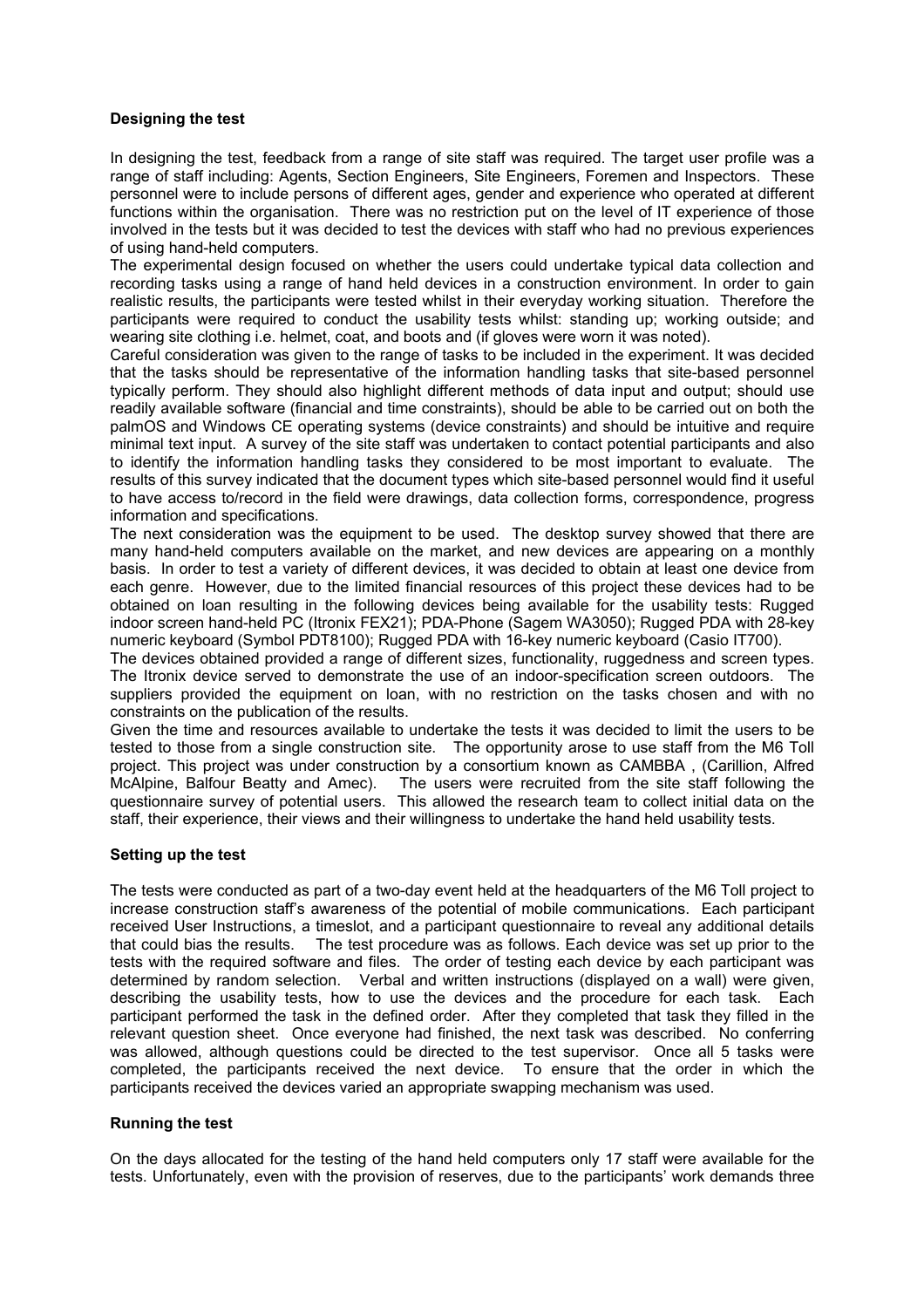of the sessions only had 4 users. Instructions for the usability tests were read verbatim to each group in order that each participant was exposed to exactly the same conditions prior to the tests, the tester was not influenced by previous groups and adjusting the tasks accordingly, the instructions that were given were recorded for later use, and no points of instruction were omitted. The following tasks formed the usability test: a drawing task; a method statement task; a diary task; an inspection sheet task and a set of physical factors tasks. For the Drawing Task participants were asked to use PocketCAD to open a drawing and find out the width of a 'Family Room'. Then they had to imagine that they had actually measured this distance in the field (as-built) and that the dimension should be 6m. They were then asked to make a note of this on the drawing by using the drawing tools available to "cloud" the area, and write the correct dimension next to it. For the Method Statement task participants were asked to imagine that they were supervising the construction of the reinforced earth walls and were unsure how thick the backfill layers should be. They then had to access the method statement held on the device and from it find out how thick the backfill layers should be. For the Diary Task participants were asked to imagine that they were supervising a concrete pour and wanted to enter the details into their site diary using Microsoft Outlook. They were provided with the following activity details to enter: Date:  $6^{th}$  February 2002; Location:B360; Time: 10.00am – 16.00pm; Subject: Concrete Pour – East wing walls; Notes: Weather – fine. The concrete delivered 30mins late. The Inspection Test Sheet for catch pits for the M6 Toll project was converted into a form on each of the hand-held devices. Participants were asked to open and complete the form as if they were inspecting a catch pit in the field. This task evaluated the device itself regardless of the software on it. Participants were asked to consider the input methods, the screen and how comfortable the device was to use. After completing the tasks on each device the participants were asked to complete a set of questions that provided a comparison of their views on each device in terms of the physical factors, how easy the tasks were to perform on each, and which device they preferred overall. Participants were asked to consider the input methods, the screen and how comfortable the device was to use. After completing the tasks on all four devices the participants were asked to answer a set of questions that provided a comparison of their views on each device in terms of the physical factors, how easy the tasks were to perform on each, and which device they preferred overall. When the participants had completed all of the tests on all of the devices they were asked which device they preferred for each task and which device they preferred overall and why. This was followed by a videotaped group discussion to obtain further qualitative data.

#### **Analysing the results**

The usability tests were adjusted to reflect the actual number of participants and ensure so that the overall results were not compromised. With this relatively small sample (N<32) it is not statistically sound to generalise the results to the population (site-based personnel) however, the results collected can be used as guidance to the overall use of the devices.

On average the participants were able to complete 79% of the tasks with only a 10 minute training session and minimal instructions. The Rugged PDA (Symbol) was the preferred device for the Inspection Test Sheet (84% happy to use it); the Rugged PDA (Symbol) and the PDA-Phone (Sagem) were equally preferred for the Method Statement (79%) and the Diary (63%) tasks; and the PDA-Phone (Sagem) was the preferred device to use for the Drawing task (68%). Performing the tasks on any of the portable I.T. devices in order of preference were Method Statements (66%), Inspection Test Sheets (61%), Diary (53%) and Drawings (50%). Figure 3 shows device preference according to task. The average results for each participant from the questions "Would you be happy to use this device for task x?" (Satisfaction score is 1 for yes and 0 for no) were sorted by age group, by job type, by I.T. experience and by hand-held computer experience. A one-way analysis of variance in each case showed that there was no significant variation across age (at 5% significance), job type (at 5% significance) I.T. experience (at 1% significance) or hand-held computer experience (at 5% significance) and therefore that differences in the means are simply due to sampling error. Previous experience of CAD and Microsoft Outlook does not have any significant influence over the satisfaction scores in those tasks (at 5% significance). Interestingly, contrary to commonly held beliefs, the Foremen and Works Managers were most enthusiastic in this sample with an average satisfaction score of 0.81 however, a one-way analysis of variance shows that at a 5% significance level the difference between the mean score for Foremen/Works Managers and the other job types is not significant.

In addition, participants were asked how useful they would find it to have access on site to the different types of information demonstrated by the tasks (scoring 1-5 with 5 representing 'very useful'). 'Method Statements and similar documents' were most useful (3.8), then 'Drawings' (3.6), 'Inspection Test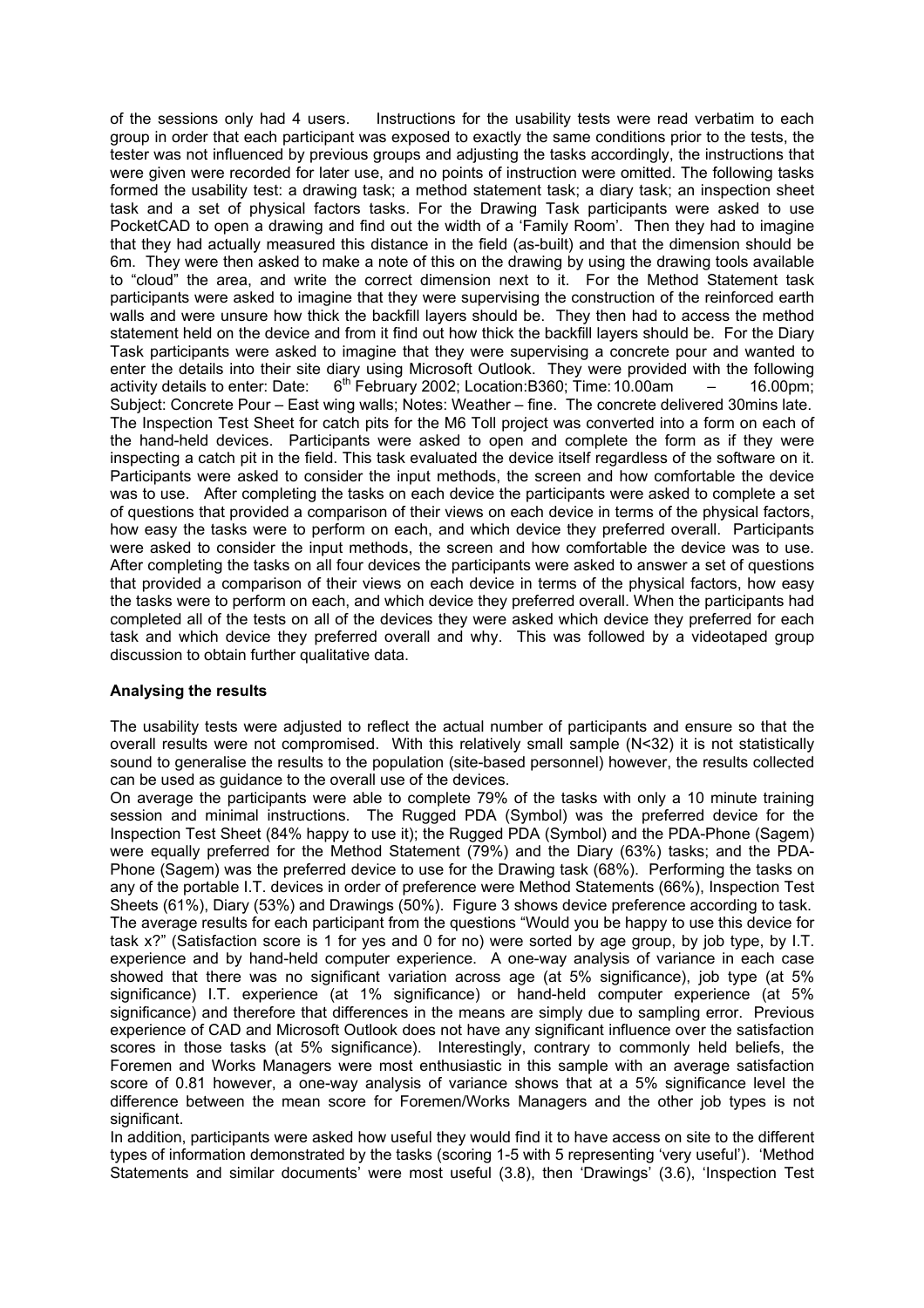Sheets and similar documents' (3.5) and least useful was 'Diary' (2.9). Overall, the results were very encouraging with 15 (88%) of the participants confirming that they would be happy to use one of these devices for their work. The two (12%) that were not happy were Inspectors, in the 25-35 groups and the 45-55 groups one of who had not used a computer before and the other only for 1-2 years.

The methodology, developed for the usability testing of consumer products proved satisfactory for the testing of the equipment selected. The major problems with the method all related to the selection and availability of site staff to participate.

Factors that bias the results were also considered. Due to the time lapse between the initial survey and the trials, three participants (18%) had used hand-held computers. This was not considered significant overall, as these staff were not regular users of the devices. All of the participants were right-handed; this could be unrepresentative of the population). These tests are therefore unable to determine if these devices are suitable for both right and left handed people. To establish this a larger sample would have to be tested. Approximately equal numbers (three or four) of each job type participated. It was also noted that age groups were represented approximately equally.

There was a general level of enthusiasm for the future use of similar devices on a construction site. The users considered that, using such devices, information is less subject to the elements than other formats particularly paper. The information is easy to carry, rather than having a lot of paperwork 'filed' in the back seat of the pick-up truck. Collecting data electronically in the field and then synchronising it back to the site data network eliminate the tedious task of typing up notes when personnel return to the office.

The users considered that the devices could provide a useful reference tool so that personnel do not have to remember or predict what information they will need to view/record in the field. They could enable engineers to spend more time actually out on site. Data collected in the field will be more structured and consistent. There are also further benefits for the project team as a whole that result from having instant access to well structured data. Information collected in the field can be immediately passed on to other members of the project team. Data can be imported into other software packages. Data can be easily searched both for auditing purposes and for future knowledge management applications.

The participants identified the following barriers during the tests. Many found the stylus too small to handle with larger hands and potentially having to wear gloves too. It was considered that personnel might become too reliant on the device, such that if it were to break down they would have to go back to pen and paper and the necessary protocols would no longer be available. It was thought that the screen size available was not always practical for viewing drawings, and many would prefer to stick to A2 paper copies to carry out drawing-based tasks. Manual data input using either the stylus or the pop-up keyboard was found to be time consuming. (This indicates the need for manual input to be minimised through the use of drop-down menus and pre-written text.) It was thought that the costs involved in purchasing a device would outweigh the benefits gained. At approximately £1200 for a rugged device many participants thought that management would have to be convinced that purchasing these devices was worthwhile.

### **CONCLUSIONS**

Usability Testing is a very useful method for evaluating the usability of information and communications technology based products. The model used in these tests proved satisfactory in all aspects. Through the involvement of representative users an understanding of usability of the product by its end users in the workplace is gained. Time, cost and accessibility of end-users were all factors that resulted in this testing having a sample that was too small to provide statistics that could be generalised to the target population. The results from this sample illustrate that there were no significant differences across job type in either preference for using the device or satisfaction with using the device. Also, previous hand-held computer experience and IT experience did not result in significant differences in the satisfaction scores for using the devices. The majority of the participants (88%) would be happy to use a hand-held computer on site, typical comments were *"Superb", "Very powerful", ". Definitely see an advantage".* However, the barriers of cost and training tempered these comments, and many participants reiterated the need for proof that the devices would be costeffective, and that usable, useful applications would be available.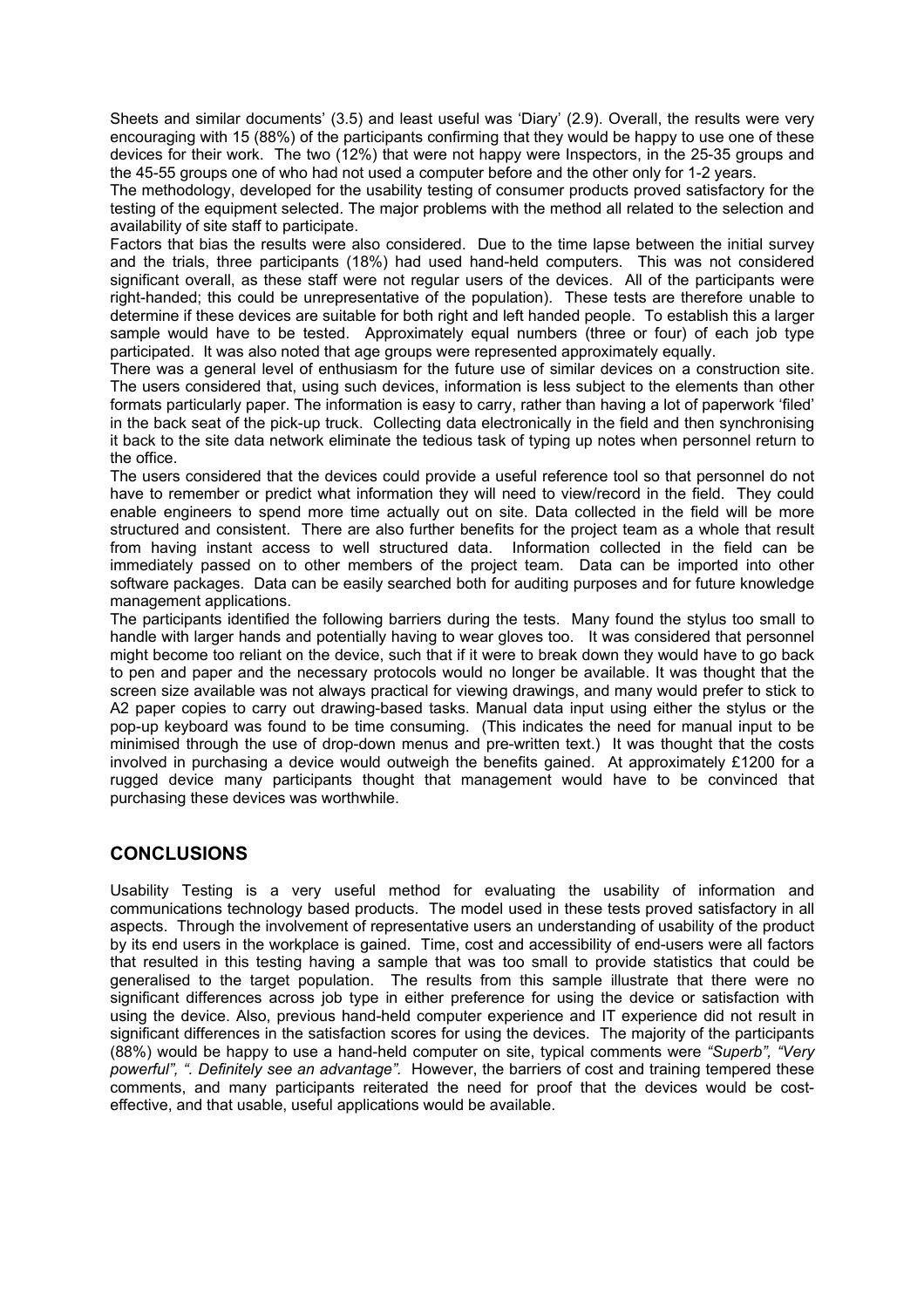### **REFERENCES**

Elzarka, H.M, Bell, L.C. and Floyd, R.L. (1997). Applications of Pen Based Computing in Bridge Inspection, Proceedings of the Fourth Congress in Computing in Civil Engineering. ASCE. June, p.327-334.

Gaffney, G. (1999) 'Usability Testing', *Usability Techniques Series*, www.infodesign.com.au.

ISO 9241-11: Guidance on Usability (1998) *Ergonomic requirements for office work with visual display terminals (VDTs) -- Part 11: Guidance on usability* International Organization for Standardization (ISO), 1, rue de Varembé, Case postale 56, CH-1211 Geneva 20, Switzerland.

Magdic, A., Rebolj, D., Cus-babic, N., & Radosavljevic, M. (2002), "Mobile Computing in Construction", in *International Council for Research and Innovation in Building and Construction, CIB w78 conference 2002*

Pilgrim, M., Bouchlaghem, N. M., Holmes, M., & Loveday, D. (2 A.D.), "Mobile Devices for Engineering Analysis", in *International Council for Research and Innovation in Building and Construction, CIB w78 conference 2002,* 

Rubin, J. (1994) *Handbook of Usability Testing*, New York, USA, John Wiley and Sons, ISBN 0 471 59403 2.

Wichansky, A. (2000) 'Usability testing in 2000 and beyond', *Ergonomics*, VOL. 43, NO. 7, 998-1006.



**Figure 1** Portable I.T. Devices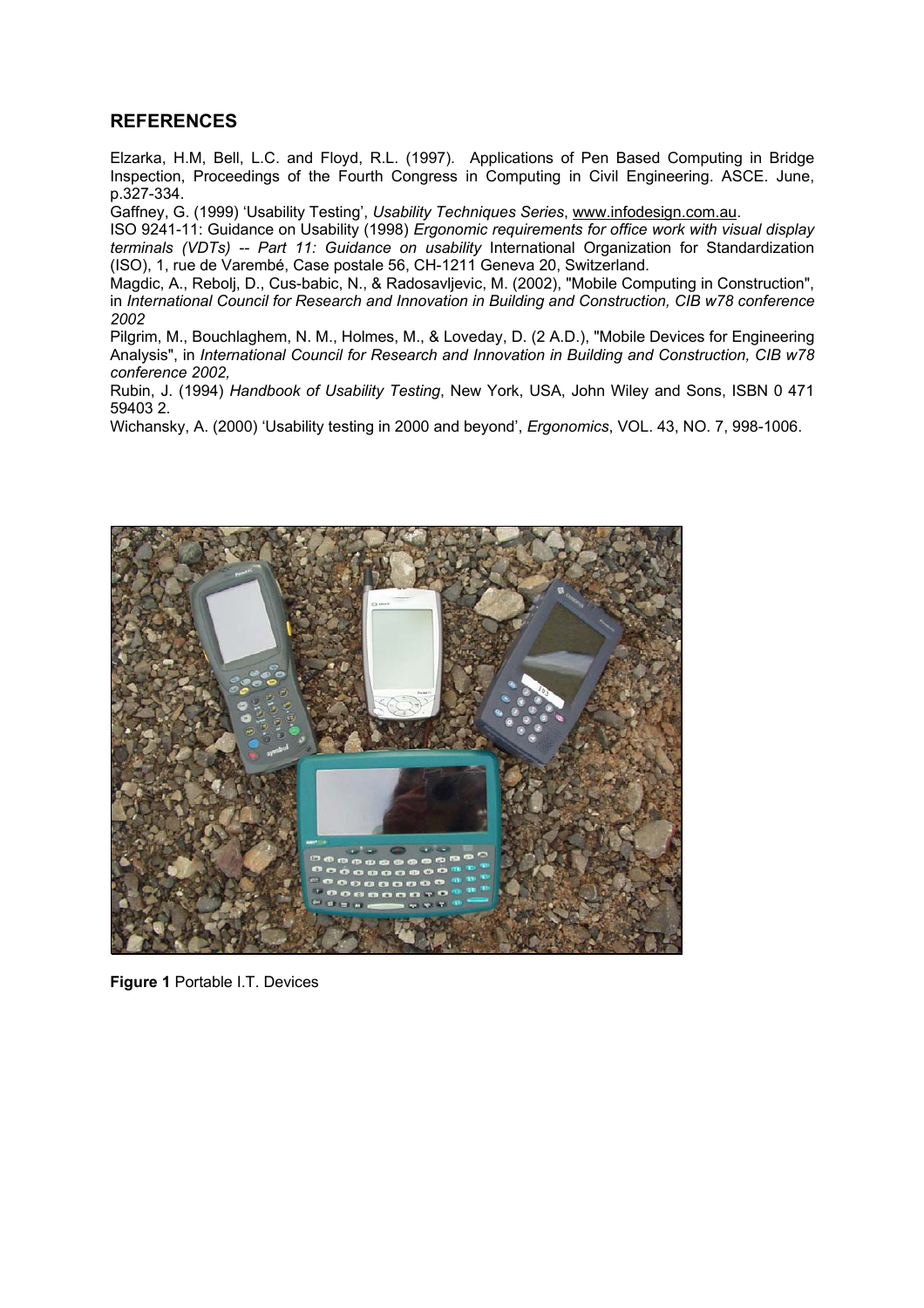

**Figure 2** Usability Testing Procedure, (Model developed from Rubin, 1994)



**Figure 3** Device Preference According to Task